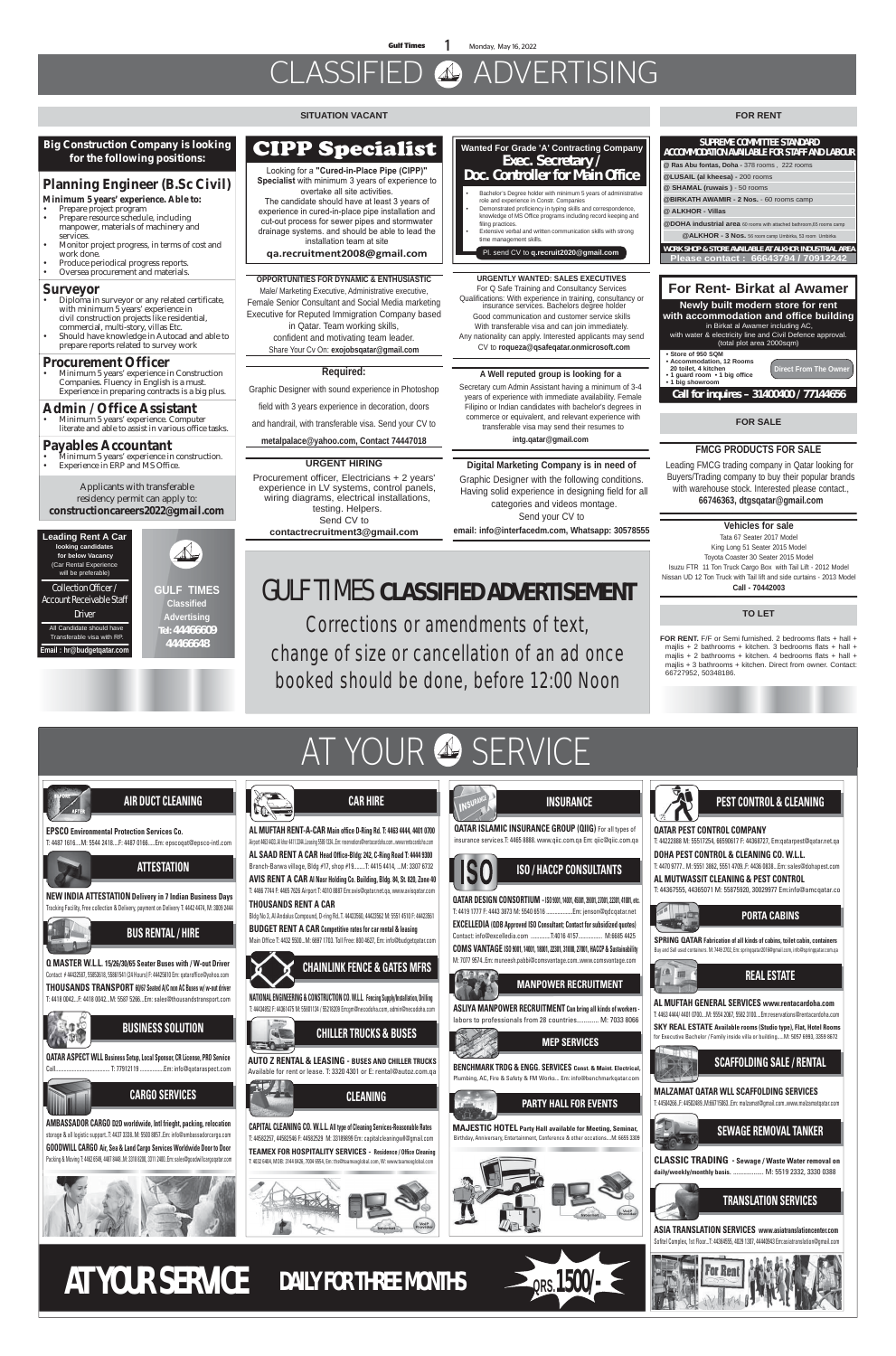### CLASSIFIED ADVERTISING

**Situation Wanted Contd. on following pages**

#### **SITUATION WANTED**

**ELECTRICAL ENGINEER,** UPDA certified. INDIAN, having 8+ years Qatar experience in Electrical (Complete MEP) Project Site Execution, Installation, T & C. Well experience in Residential, Commercial, High-rise buildings & Facility management. Knowledge of Revit MEP, Primavera and AutoCAD 2D, Ready to join immediately. Contact at 33452060, email: mepengineerqatar@gmail.com

**INDIAN FEMALE -** Looking for Suitable Job. Valid Visa, Can join immediately. Electrical & Electronics Graduate. Knowledge in AutoCad and E Cad. Open for Admin , Procurement or any Suitable Job. Contact 31665064, sreelakshmisajeev96@gmail.com

**GENERAL DENTIST / HYGIENIST / ASSISTANT** (Indian Female): BDS graduate, Qatar prometric QCHP passed, PSV DataFlow approved, 4+ years of work experience, Holding Indian Dental Association License, Currently in Qatar, Can join immediately. Call & Whatsapp : +974- 74436008, Email: siddhimailbird@gmail.com

**MEP- ELECTRICAL PROJECT ENGINEER-**With MMUP-UPDA & QCDD Certification and 9+ years experience in large scale construction projects in Qatar (site management, Execution, Testing & commissioning, operation & facility maintenance, QA/QC, procurement, project management, planning, estimation & cost control for MEP/Electrical/ELV works) and have driving license & NOC (transferable visa). Can join immediately. Contact: 77298666, Email: minhasmoideen06@gmail.com

**ADMIN PROFESSIONAL / MBA:** ADMIN/back office work/ sales coordinator /sales associate. Working in Qatar 9 years and to prove my worth as individual by performing ability and capabilities, education and professional experience and skills. Please contact : 74439019/ deepsoct12th@gmail.com

**TRAFFIC SAFETY ENGINEER,** has 12 years' experience in Qatar in road and infrastructure projects with ASHGHAL, doing design & implementation of TDPs, has STMS Certified with RoSPA, Nebosh IGC, ISO 18001& 45001, IOSH, WZTMG, has attended Excellent in using QPRO system for TDPs & RO submission. Can join immediately NOC available. Contact 30231897, fortune.igbom@yahoo.com

**ELECTRICAL & INSTRUMENTATION** QA QC Engineer / Inspector With 11 years of Experience, (9 + Years in Qatar) in industrial Construction, Sewage Treatment, Oil and Gas Projects. Installation of MV, LV, ELV and Maintenance, Looking for a position as QAQC Engineer/ Inspection, Can join Immediately, Visa: Work Visa, with Transferable NOC. Contact 77807837, chrispus.numfor@yahoo.com

**QA/QC ELECTRICAL ENGINEER/** Inspector . Bs in electrical engineering,CMQ, ISO-9001-2015 Led auditor Having 10yrs of experience in MEP infrastructure,structural project ( LV/ Elv system, Substation, street light,MV/LV Cables lying ) and electrical infrastructure Estimation, documentation and site work requirement with vast experience in Method statement,ITP and site inspection etc. NOC available, contact: 33965361, email: damasuistendongafac@gmail. com

**MECHANICAL ENGINEER (UPDA);** Having 3+ years of experience in Qatar with following skills and certifications looking for suitable position. QA/QC, NDT, NEBOSH, AutoCAD, Ansys, etc. Available immediately with NOC. Holds Qatar Driving License. Contact: 7747504, calvingeorge004@gmail.com

**QUANTITY SURVEYOR MEP:** Srilankan Male BSc-Qs with 11 years experience in Pre and Post Contract (Qatar More than 8 years) in Residential,Commercial building,Hotel Apartments,Villa,Mall & Fifa stadium. Spec. in Quantity take off,BOQ pre., IPA & IPC, Variation,Claims,Sub contract,AutoCAD,Plan swift. Immediate Available with transferable visa with NOC. Contact 77250256, mhmaseem86@gmail.com

**SR.ARCHITECTURAL ENGINEER** UPDA CERTIFIED Grade C with 10 years of experience, 4 years in Qatar in the field architecture, construction, infrastructure of different project, including concept design, urban planing, concept design, urban planing, supervision,coordination and technical support. Ready to join immediately, Contact: 66005933, email: ahmed. maouchij7core@gmail.com

**ACCOUNTANT (FILIPINO)** With more than thirteen years progressively responsible working experience in a Multi-National Holding and Group of Companies in Qatar as a Receivables/Payables & Treasury Accountant. Having Transferable Visa with NOC. Ready to join immediately. Contact 70401585, adriandramos03041982@gmail.com

**SENIOR PLANNING ENGINEER** approved by Asghal with 15 years experience in different types of projects eg Road & Utilities work,Infrastructure, Building & IT Project. proficient in EOT Claims, Baseline & Recovery programs, & Primavera P6. MSc Project management, HD in Building Technology, Diploma in Forensic Schedule Analysis. Available immediately, transferable visa with NOC.. Contact: 70054199, Email: shaionyx@yahoo.com

**FEMALE -COMPUTER ENGINEERING** graduate/document controller /admin assistant/php developer. An IT graduate experienced in document control and administration looking for suitable position. Indian female 4 years of experience. Ready to join immediately. Mob: 50030717, Mail: fasla94@ gmail.com

**BIM MODELER/COORDINATOR** with 6 plus Exp in major projects like Doha metro, HIA, & Lusail plaza etc., Ready to join immediately short/long term. Contact. 77619589, jameel.bim@gmail.com

**AN INDIAN FEMALE** with 10 years of experience as an administrator and Customer relationship manager is looking for opportunities in the similar field .Well versed with computer skills & Good command over English & hindi. Hard working,energetic, skillful & Presentable individual . Transferable visa with NOC available. Can join immediately. Contact no 66710086 pallavirshetty@gmail.com

**ELECTRICAL ENGINEER** (QCDD & UPDA - B). 10 years of experience in large scale construction and maintenance projects in Qatar as MEP Engineer, MEP coordinator and QA/QC Inspector. UPDA/MMUP. Grade-B, Qatar Civil Defence (QCDD) and Qatar driving license holder. Valid QID with NOC. Mob: 50542010, Email: tinu.c1990@gmail.com

**HR & ADMINISTRATION MANAGER:** Indian male over 20 years of experience with MBA, well versed in entire function of HR, Admin. Experience in Qatar, Oman and UAE. Excellent in policy formation, payroll, recruitment, employee management etc. Qatar D/L with NOC, ready to join immediately. Contact: 50525064, e-mail: shibu.bhaskaran@ gmail.com

#### **Mechanical Revit/BIM modeler**

 with five years of experience in hvac, firefighting and plumbing system. Transferable visa with noc. Can join immediately. **Contact:77373096, Email:ashiqekahq12@gmail.com**

#### **LEAD INSTRUMENTATION & CONTROL ENGINEER (10 Years Exp.)**

Hands-on field experience in Operation & Maintenance, Construction, Calibration, Testing & Commissioning of I&C systems and equipment. Troubleshooting of PLC, SCADA, BMS, ELV systems. Worked in Power plants, Refineries, Desalination plants, District cooling plants, buildings, facilities, and infrastructures in Qatar. Having QID with transferable work visa/NOC.

#### **Please contact: 70314208, Email: vijayrajaice@gmail.com**

**SALES & MARKETING EXECUTIVE** 6 years experience in Building Material /waterproofing/Aluminium Fabrication/ Concrete repair , industrial flooring / Fire Alarm systems/ CCTV / & Safety Barrier .Resident in Qatar, QID with NOC & Valid Qatari Driving, immediately can join. Contact 50643735, jeevashancad@gmail.com

**CIVIL ENGINEER(UPDA CERTIFIED)** Indian having 2 year Experience in construction field looking for a civil Engineer/ Site Engineer job having valid QID, Qatar driving License and UPDA. Email : thamsheer143@gmail.com, Contact : 70287959.

**LOGISTICS / PROCUREMENT/**TRANSPORT SPECIALIST. Indian Bachelor degree holder with relevant 5 yrs of Experience. Efficient handling inbound and outbound freight. Coordinating with forwarders, shipping lines and warehouse, ensuring smooth transition of goods. Available with transferable work visa with NOC. Valid driving license. Contact: 55898689, j.khan545@gmail.com

**MECHANICAL ENGINEER:** Indian male Graduate B.E Mechanical Engineer having 11 years of experience in MEP/ HVAC, Field in Design, Estimation, Installation, T&C, OA/OC and CM & S, looking for related job. Having valid QID and transferable visa with NOC, ready to join immediately. Contact: 30515039, Email: aasimakhtar.akhtar@gmail.com

**ACCOUNTANT(SRILANKAN MALE)-** CCA of CA Sri Lanka and Member and PF of AAT Sri Lanka, 4 years of working experience and 1 year of teaching experience, experienced in ERP, immediate joining, transferable visa with valid QID. Contact: 66202360, Email: ijasilyas1010@gmail.com

**INDIAN FEMALE,** B.com graduate under husband sponsorship looking for suitable positions. Well versed in MS office. Contact 70937801, thansila.nichu@gmail.com

**GENERAL DENTIST(FEMALE):** Indian with 4+ years of experience. Completed with Evaluation as GP, Dataflow & QCHP exam. Currently available in Qatar with transferable visa &NOC. Ready to join immediately. Contact +97466900355, EMAIL: jayakrishnav93@gmail.com

**PLANNING ENGINEER** with 12 years experience in Road,Ut ilities,infrastructure,micro tunnel ,Pump station & substation in Ashghal projects using Primavera. Proficient in Baseline,Monthly,Weekly reports,presenatations & Site visit for Progress works. Also work witj IT firm & MEP .Ready to join. Contact mathchuke@gmail.com, 70206731.

**SENIOR QAQC ENGINEER** /Materials Engineer with Degree in Metallurgical & Materials Engineering, 10 years Experience (8yrs GCC) certified in CSWIP 3.1, NEBOSH IGC 1,2&3, IOSH MS, UK, ISO 9001:2008, CMQ; Experience in Oil and Gas projects, infrastructural, Road, Project, Structural project etc, with vast experience in ITP, Method statement, site Inspections, etc.NOC available,Qatar Driving license,UPDA ,Contact:66417105, email: okorieprimus@ gmail.com

> **SENIOR LAND SURVEYOR** over 25 years Experience (15 years in Qatar)in buildings, Villas, Roads, Infrastructure& Landscape projects. Full knowledge in AutoCAD/Civil3D and MSword. With driver's license. Filipino. Ready to join immediately. Mob: 77882445, 66023315, Email: hm. legaspi@yahoo.com

**INSTRUMENTATION ENGINEER** with 7 years Experience in Field Instrumentation,Installation,T&C in O&G, Wastewater, Chlor alkali etc .RFID Antenna system installation and testing, Asset optimization and maintenance plan development with RCM, Project management skills with project coordination logistics management, procurement **JOB FOR AN ACCOUNTANT.** An Indian male have 5 years of exp in accounting field in India. Presently in Qatar with transferable visa. Ready to join immediately. Mobile : 30338630, E.mail: shaikbabar77@gmail.com

etc, Contact 31229297, Soorajs777@gmail.com

**MECHANICAL ENGINEER** Having 7 years of experience including 5 years in GCC project. Having good knowledge in design, estimation, execution of mechanical services. Transferable visa with NOC and can join immediately call: 31472192, E-mail:mdamair400@gmail.com

**SAFETY OFFICER/SUPERVISOR:** Sri-Lankan professional experienced HSE officer with over 6 years (including GCC) work in high rise building, MEP, Civil work, road & Infrastructure construction, Environment Safety etc.. Holding Diploma in Safety Engineering, IOSH , work at height, First aid, firefighting and Following NIBOSH etc.. Ready for Immediate joining with transferable QID with NOC. Contact: 66716628. Email: susujath@gmail.com

**SRI LANKAN LOGISTICS COORDINATOR** with 5 years experience in supply chain, Procurement, Warehouse, Import and export and transportation. 3 years of GCC experience. Can speak Arabic,Hindi and Malayalam. With NOC. Contact : 77482132, Email: ashfaqma925@gmail. com

**ACCOUNTANT INDIAN MALE** Bachelor Degree Holder in Commerce well experienced Accounts excellent computerised accounting tally ERP9. MS.Office Transferable visa with Noc can Join immediately. Contact 30628280 Email. moinkhan08@yahoo.com

**ELECTRICAL ENGINEER.** 2 Years of experience, looking for the opportunity to work on LV/MV. Having a good knowledge of SWITCHGEAR. Available in Qatar, Looking for suitable related positions. Ready to join immediately. (Having a valid QID and NOC available). Contact Mob: +97431288264, email: yaseen192905@gmail.com

**HSE ENGINEER/D. MANAGER:** With over 15 yrs of experience in various fields of HSE, Ground experience in railway projects, high-rise buildings, roads construction, drainage system,and infrastructures including power substation construction, installation SWG panels, TX, cable termination, HV testing and cable jointing and maintenance,bsc Electrical engineering certified;IGC 123,level 6 Diploma, OSHA, IOSH, confine space, first Aid ,fire warden....etc., 33461895, davidbruce41@yahoo.com

**CONTRACT OFFICER/**Tender Procurement Officer/ Admin&Hr Officer/ Senior Document Controller/Legal Assistant/Exec. Secretary/Coordinator; Filipino, Bachelor of Laws/Juris Doctor/ LL.B;17 yrs Qatar experience (Airport, MetroRail, Consultancy, Construction,Contracts & Document Control Management,HR Administration);with Driver's License; with NOC and available immediately; Mobile: 30803603, Email: erlfil@yahoo.com

**ADMINISTRATION & PROCUREMENT:** 10 years work experience in Administration & Procurement in Qatar steel technologies company. Having valid Qatar ID , having driving license. Contact 70326556, mkhalid2278@yahoo. com

**SOFTWARE ENGINEER/** IT related jobs : A degree holder having 2 years junior desktop support engineer experience and 1 year experience in web development. Transferable Visa and NOC. Contact:- 55611542, rashadrizi7@gmail.com **PROJECT MANAGER** / Project & Tenant Coordinator / Facility Manager, with UPDA certified Civil Engineer and 19 yrs of experience in Field of Engineering. i am distinguished expert in Building Construction, Project and Facility Management both in Civil and MEP. Ready to join immediately with transferable visa & NOC. with Qatar Driving License. Contact 55509587 / 33073734 jeromelelbo@gmail.com.

**SAFETY OFFICER** with over 9 years of experience in construction, have Nebosh, OSHA , lOSH, firefighting, and degree in economics am looking for a for Safety Officer . Contact 74768032 /66636168, Email: kaodilinyemaduka@ yahoo.com

**PROCUREMENT / LOGISTICS** & International Shipping Specialist seeking suitable placement. 7 years of experience in Doha, transferable visa along with NOC. Contact: 31113736, e-mail : hamdanhamzakutty@gmail.com

**ELECTRICAL ENGINEER /INSPECTOR** : UPDA, with driving license. 10 years experience (8 years in Qatar) . Excellence in Kahramaa wiring code, QCS 2014, autocad, Engineering,Quantity surveying, installation,Inspection of LV PANEL,Feeder Pillar, ELV, MCC, ATS, VFD, DOL&St Lighting, . Can join immediately with noc. Call 70281804. email: md.sakachy@live.com

**ADMINISTRATION/DOCUMENT CONTROLLER/** HR executive : Indian, Female, Graduation in Bachelor s of computer applications. Having 6 years of experience in Documentation and admissions. Excellent knowledge in administrative duties and handling documents. Proficiency in MS office,Excel and word. Good written and verbal communication. Transferable visa with NOC, looking for suitable jobs, Contact : +974 74458749, Email id : aiswaryaksajan111@gmail.com

**QA/QC ENGINEER** Have gain 10+yrs Gulf experience in the field (infrastructure, highways, bridges, High-rise buildings WIth Architecture Finishes , Oil & Gas, Residential & Commercial Projects, Laboratory Testing) and Looking for suitable positions that match with my profile, Valid QID & License with NOC. Contact 33999539, abdul.baseer148@ gmail.com

**CASHIER AND ASSISTANT ACCOUNTANT** With 3 Years Indian Experience , Indian male 24, experienced also in 2 years sales & store keeper, Qatar work visa holder and QID holder. Contact 55465271, email ahammedmubashir97@ gmail.com

**CIVIL ENGINEER: (INDIAN MALE):** 6 month experience with knowledge on AutoCAD and rivet. Available in Qatar with valid QID (transferable Work visa) & NOC to join immediately. (Admin supervisor - visa profession). Kindly contact on 66652269 or Email: janeezmohammed@gmail.com

**ELECTRICAL ENGINEER:** UPDA Certified.Indian male have 5 years experience (4 years in tunneling company qatar ). Have knowledge about panel wiring ,relays, contactors and VFD and troubleshooting generators and have site experience and maintenance field and have lifting supervisor card. NOC available. Ready to join immediately. Contact: 55682237, Email: sabinsaju3@gmail.com

**QHSE DIRECTOR/** Senior QHSE Manager. Result oriented

QHSE professional with over 16 years (10 Years in Qatar) of experience across various Industries covering Facilities Management, Construction, Road/Infrastructure. Holder of MBA, B.Sc, NEBOSH Diploma, PMI\_RMP, NFPA-CFPS, LEEDGA, ISO 9001:2015 etc.NOC available for immediate joining. Contact Safemanhour2014@yahoo.com, 55596124.

**OPERATIONS/SALES/**BUSINESS DEVLP. MANAGER Indian male over 13 years of experience in Qatar market with leading companies is ready to join immediately. NOC available & DL available. Contact 77949264, nikhilthannodath@gmail.com

**HSE MANAGER / ENGINEER,** An experienced /qualified HSE professional holding B.Eng. PGD in Mech. Eng. & PGC in Health, Safety & Risk Management, ProQual Level 5 & 6 NVQ Diploma in Occupational Health and Safety Practices, NEBOSH IGC, ISO 45001, with 13 Yrs Exp. in Construction, Infrastructure, Power, oil & Gas, Available to join immediately. Contact: 70046490, email: christlike2007@yahoo.com

**JORDANIAN CIVIL ENGINEER** who has Msc and Grade A classification has 25 years experience among 18 years in Qatar in contracting consulting maintenance looking for suitable job. Have driving licence and valid residency. Contact 33422262, awawdahm@yahoo.com

**SENIOR ACCOUNTANT/ ANALYST.** Sri Lankan. MBA(Fin) Rd,BBA, CA (Fin) 10+ Years Experience (6+ Years Qatar), Expertise in Financial Reporting & analysis, Budgeting, Cost control and Ad-hoc Reports, Expert in MS office, Accounting packages & adoptable to any. In Generally Expertise in all areas of Finance and bank. RP transferable with NOC. +97430782203 abdushskr@gmail.com

**SYSTEM ADMINISTRATOR/** IT Support. Sri lankan HND In CS 4 Years Experience Windows & linux Network Administration. DNS, DHCP, LAN, WAN Administration. Managing VOIP Microsoft 365 dynamic CRM, Firewall and Security, Azure AD, web servers , programming languages Python, PHP, HTML, JavaScript, SQL & CSS and Troubleshooting hardware, network and software issues, Backup and Recovery. Contact info: 66967615, email: moh. imthad@gmail.com

**JUNIOR ACCOUNTS :** Indian male, B com Graduate & ADFA having 3 years experience in computerised accounting. Expertise in Tally,ERP software and MS office. Valid QID available to join immediately. Contact Mob # 66343254, shamnajthalikkattil@gmail.com

**HSE OFFICER** with 7 years experience in High Rise building, Oil and gas Road works, MEP works, facility management having consultancy skill a holder of , Nebosh IGC, Iosh managing safely, Oshas, coordinate real estate and facility management, diploma in Facility Management and other HSE certifications ready to join reputable company. Contact me on 33764419, email awofidipeayodeji@yahoo.com

**PROCUREMENT & SALES ENGINEER:** B-Tech Petroleum Engineer having 3 Years of experience mainly in Oil& Gas. Expert in procurement process,Tender clarification,Techno-Commercial evaluation, Vendor management, Transferable visa with NOC & immediately Joint. Contact- 30285285, pranavprakash373@gmail.com

**ADMIN, DOCUMENT CONTROLLER,** Data Entry, Hr Assistant. Having 8 experience in Qatar with NOC. Ready can join immediately having Qatar Driving License. Contact NO: 70218141, Email : sajidsheikh050@gmail.com

**MECHANICAL ENGINEER** (MMUP/UPDA Certified) having 5 years experienced in the field of installation, testing, maintenance, fabrication, erection and commissioning of structural steel and HVAC systems for high rise buildings, ware houses, petrol stations and bus stations. Having transferable visa with NOC. Can join immediately. Contact: +974 70638013, Email: jestinjohnson22@gmail.com

**ARCHITECTURAL/CIVIL DRAFTMAN:** Having 9 years experience in architectural,Civil and Interior fit out drafting. Diploma holder in Civil drafting. Transferable resident visa with NOC. Ready to join immediately. Contact : 33107224 or Email : sadiquemkd@gmail.com

**DRIVER / MESSENGER /** TRANSPORT COORDINATOR: Arabic Speaking Indian Male With Excellent GCC Experience in Transport Coordination with Qatari Driving License Seeking for Suitable Vacancies. Visa Type: Resident, Transferable. Contact: +974 31578912, Email. s.thekkath@ gmail.com

**CHIEF ACCOUNTANT** -Sri Lankan Male (B.Com-specialized in Accountancy & Finance,ACMA,MAAT,CPM,ACCA-UK Finalist, CA-SL-Finalist) with 11+ years of experience in the field of Accounting & Finance. Expertise in the areas of AR/ AP/GL/Payroll and Financial statement preparation & Analysis. Well versed and expert with MS office/ERP systems/ORACLE/SAP/Freight systems. Available with transferable visa & NOC. Contact:70993916, minsaf10@ gmail.com

**SR CIVIL ENGINEER** / Project manager 27 years gulf experience 9 Years in Qatar MMUP grade A in hotels, high rise building, villas, architectural finishes substations, infrastructure, roads, utilities،handing over ashghal projects. Looking job senior position in contracting or consultant NOC. Transferable visa. Ready to join immediately. Contact 33549780, fah3164@gmail.com

**CIVIL SITE ENGINEER -** 3 years experience in asphalt laying work at Runway/A-pron area/Taxi way/Re-carpeting.(Cochin international airport).Diploma civil engineering, Master of Architecture designing, lumion, Revit architecture,3ds max & V-ray and auto cad. Communication skills. Looking for suitable job in any road works, Transferable visa, Valid QID and Qatar driving license. Available to join immediately. E mail : sarangnath1561998@gmail.com, Contact no : 70278092, 66987542.

**SAFETY OFFICER:** with more than 5 years experience in construction such as high rise building, and facility management. Holder of Nebosh igc 1,2 & 3,Nebosh fire safety 2, Training in risk assessment, scaffolding inspection, scaffolding supervisor, basic first Aid with CPR, basic fire fighting, permit to work, with NOC and valid QID available to join immediately. Contact: 31588297, Email: kategayaflove@ gmail.com

**SITE ENGINEER(CIVIL)** - 3 year experience in Runway/ Taxiway/ Apron links/Apron areas asphalt laying work ( Re - carpeting) in Cochin International Airport. Diploma in civil engineering,Master of Architecture Designing, 3ds max & V-Ray, Lumion, Revit Architecture ,Auto cad. Seeking job in Road works. Transferable visa, Valid QID & Qatar driving licence. E-mail: sauravnath1561998@gmail.com, MOB 70278068, 66992857.

**ELECTRICAL ENGINEER**(Indian)with around 7 years of handful experienced in Commercial and Residential buildings,Villa's projects and Infrastructure experienced in road street light networks with wet&dry utilities. Skilled in site execution, technical documentation, conducting work inspections & material inspections. NOC & Driving License Available(Ready to join immediately).Mob: 31434201, Email: madhanpd@gmail.com

**HSE SUPERVISOR /** Snr. HSE OFFICER with over 13 years experience in Infrastructure, Oil & Gas, Road, drainage & sewage projects, Facility Maint. & Mgt. MEP & High-rise building projects. Certification: BSC IDip Level 6, NEBOSH IGC 123, ISO 45001, ISO 14001, ISO 9001, IOSH MS, OSHA 132HR, OSHA 32HR. Having valid Qatari driving license. Contact: 55054390, Email: sunkysunky76@gmail. com

**ELECTRICAL DRAFTSMAN/ENGINEER** (women) 5 years Qatar experience in infra and building, B-tech EEE, UPDA holder, can join immediately contact mail: shijims.ms@ gmail.com, Mobile-31120520.

**Graduate Civil Engineer**  with 15 Years Experience in Qatar.

Can handle Site Activities, QC Inspections, Document

Preparation, Proficient in Auto-CAD, Grade-A Registered Civil Engineer with MME,

**Contact: 2007cengg@gmail.com, +974-55770821**

#### **Logistics & Purchase Manager,**

Over 15 years experience in construction, trading & fit out project, Seeks a suitable placement in the field of supply chain, having valid Qatar residence permit & Qatar driving license. Please contact: **50714665** 

**Email: prasannan25@gmail.com**

**ARCHITECTURAL DRAFTSMAN.** Diploma in Civil Draftman. 9 years experience in Qatar. Experience in Preparing Architectural Shop drawings,Design drawings &As built drawings. Transferable visa. **Contact.55040293. email: thahanoonmm@gmail.com,**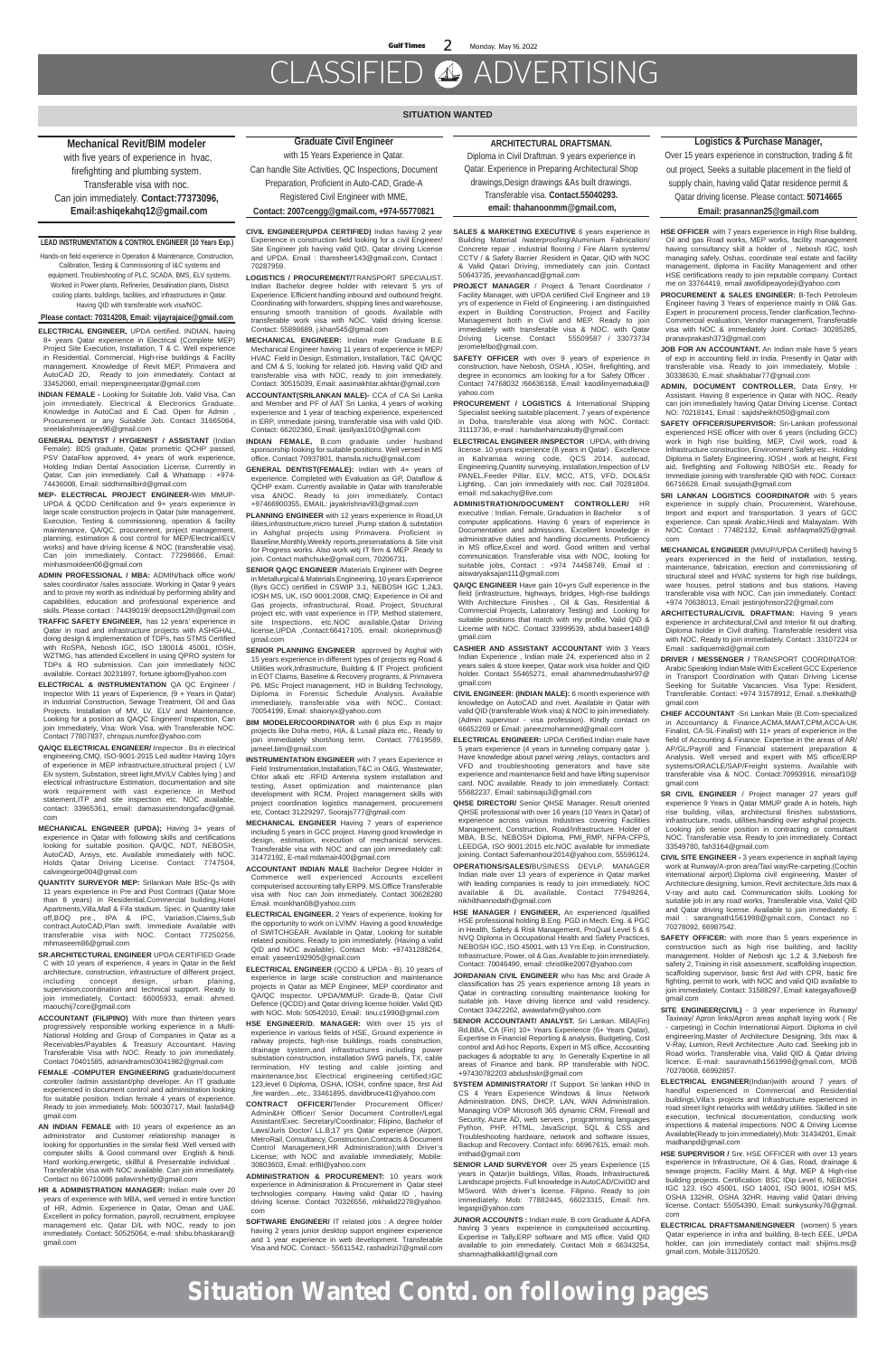### CLASSIFIED ADVERTISING

#### **SITUATION WANTED**

- **ELECTRICAL SUPERVISOR** / Foreman Indian Male, Age 29, Diploma in EEE; 9+ years experience (Facilities Management & Construction) including a year in UAE. Immediately available with work visa & NOC. Mobile: 31150904, Email: prabu.m8215@gmail.com
- **PROCUREMENT HEAD/ SPECIALIST:** Over 10 Years experience in the Procurement of Construction ,Facility, and Property, Excellent knowledge of the material, PO,MS, Supplier, Subcon, SRM, contract, PT, Tender and commercial, and very well versed in MS Office, Auto Cad, ERP, MS Project & Planswift 11, having a transferable visa with NOC. Contact: 50731578, Email; apm87siraj@gmail. com
- **PLANNING ENGINEER** (MEng) with over 10 years planning experience in oil & gas projects, substation, road, buildings, and wind farm. Excellent knowledge in Baseline, Cost loading, S curve, EOT, Project control, Drawing & Procurement tracking. Available for immediate job with NOC. Contact: 33496592, Email: mr.zifan@gmail.com
- **SAFETY SPECIALIST/ EHS SUPERVISOR** (GradIOSH). A GradIOSH construction-Oil & Gas Safety Professional with over a decade of field experience. Holder of level-6 IDip-OSH, Nebosh IGC & PSM, Risk Assessor, ISO 45001, OHSAS 18001:2007, etc. Available to join immediately. Contact 50479322, Joexcel1977@gmail.com
- **ACCOUNTANT/ SENIOR ACCOUNTANT/** Finance analyst. Female finance professional with CA and AAT qualification with 5 years experience. Can join immediately NOC available. MOBILE 55727224, EMAIL: shahidanazeel@ gmail.com
- **PLANNING ENGINEER:** A dynamic professional with almost 14 years' experience in planning, scheduling and overall project control and claims management. Having broad experience in the construction industry spanning medium to large scale building and infrastructure projects and with proven knowledge on project planning and control, project reporting, project risk analysis, delay analysis and overall project management. Mobile: 66494512, Email :Aa.Sheriff@ Outlook.Com
- **IT ADMIN / SUPPORT,** Sri Lankan male, currently in Doha, Higher National Diploma in Computing (Networking) holder, MCSA, MCT, CNSS have more than 3 years of well experience & excellent knowledge in computer hardware, software, O/S, Server, Networking, CCTV. Available to join immediately. Work visa transferable/NOC. Contact: 77195703, Email: Thahir.hussain.imthath@gmail.com
- **INSTRUMENTATION ENGINEER:** with 15+ years of instrumentation experience in various industries including oil and gas experience. Qatar 8yrs exp Woqod. Offshore BOSIET Certificate. Commissioning testing and handling project inst team for execution. All of field instruments control valves maintenance. PLC DCS Honeywell TDC3000 experience. Ready to join immediately with NOC. Maintenance, Project commissioning & startup FAT,SAT. Devarajusravan2022@gmail.com, Mob#30307148.
- **DRAFTSMAN** looking for a job more than. 7 years' Experiences. Can handle, High rise building project Thorough knowledge in preparation shop drawing, MEP drawing,detailed Drawing , As-build and Ms excel skills, Available to join Immediately with transferable visa with NOC. Contact: 70145398, Email: alhusni123@gmail.Com
- **HSE OFFICER/ INSPECTOR** with over 10 Years of experience Construction, Roads, Demolition, Red & Green line Metro, and Oil and Gas ExxonMobil bonny, Ready for for any relocation, With UK Level 6 Diploma in Health and Safety, NEBOSH IGC123, IOSH, USA OSHA, LIFTING APPOINTED PERSON. Contacts +974-30832015, engrosmondhse@ gmail.com
- **SR. DOCUMENT CONTROLLER**. Indian Male having 10+ years of experience as a Document Controller and also have experience in Final Turnover Documentation and Retention Documentation in Oil & Gas, Road, Rail, Stadium and Airport Projects in Qatar. Proficient in Aconex, ERP, EDMS, EDRMS, and PM Web. Mob no: 77995460, email: jalalnp@ gmail.com

- **ARABIC LADY 14 YEARS EXPERIENCE** in Qatar having a good knowledge of Qatar markets speak English Arabic French with driving license with transfer visa looking for suitable position as medical delegate ready to join immediately. Email :warda1warda2022@gmail.com, Contact No:55033392.
- **ACCOUNTANT** SRI LANKAN MALE ACCA / BSc Oxford Brookes University. An individual with can do approach possessing 6 years experience in Qatar in the field of Accounting & Finance (AP, AR, Payroll, Settlements, Month end activities, Reco<br>s, Reporting etc), dealing with s, Reporting etc), dealing with concerned departments for handling and solving issues. Transferable RP. Email: 101halid@gmail.com, Contact: 70129077.
- **SAFETY OFFICER**, With Over 6 years Qatar Work experience in Civil, MEP, oil and Gas, High Rise Building, infra. etc, Having Degree, NEBOSH IGC Certified, IOSH MS, Confine Space Sup, First Aider, Fire warden, H2S,BA, Permit Coordinator. Email: haveraron@gmail.com
- **QUANTITY SURVEYOR:** Sri lankan male, BSc in quantity surveying. Having 7 years experience in qatar and dubai. Specialising in quantity take off, interim valuation, payment certificate auto cad & ms office. Holding with valid driving licence. Seeking a suitable opportunity and ready to join immediately with valid QID and available NOC. Contact: 77447191, email: sjazeems@gmail.com
- **ARABIC SENIOR ELECTRICAL ENGINEER,** grade A UPDA and Kahramaa with QCDD fire alarm engineer. More than 30 years of buildings and infrastructure experience. MEP manager, ELV, LV, MV, fire alarm, high rise buildings , Ashghal, government and private jobs experience.<br>Immediate ioin. Contact 50079080, Immediate join. Contact 50079080, seniorelectricalengineerqatar@gmai.com
- **ACCOUNTANT-SRI LANKAN MALE**, CIMA-UK Qualified, 6 years of finance and operational experience in Retail industry, experienced in AP,AR,GL, Payroll,Costing, Reconciliation, Credit control,Cashflow Management, Auditing, Sales Management, Management & Financial Reports,WPS, Budgeting,confident in SAP S4Hana, Quick Books, MS Office Suit, Immediately Available to join with transferable work visa with NOC. Contact Mobile-33857039, shirfanqa@outlook.com

**HEALTH AND SAFETY OFFICER** with overall 3 years of experience in Oil and Gas and building construction. Certified with a mechanical engineering degree, Nebosh IGC-1,2 and 3,Iosh managing safely, ISO:45001:2018 Lead auditor, MEP engineering. Looking for a suitable company and ready to join immediately. Contact: 30257183, Email: aravinds8338@gmail.com

- **CFO/SENIOR/GROUP FINANCE MANAGER:** Qualified Finance Professional with 30 years of experience seeking for CFO/Senior/Group Finance Manager role. Available in Qatar. VISA can be transferred. Can join in one month time. Please contact : Mob.66221419; Email: skausthubham@gmail.com
- **MECHANICAL ENGINEER**, Indian, having 3 years field supervision installation maintenance inspection projects in high rise building towers. Erection, testing and commissioning,site engineering. Computer skills. Certified in QA&QC. Transferable work visa with NOC. Looking for suitable position and ready to join immediately. Contact 50917243, Email: akhilchirakkal700@gmail.com
- **CIVIL ENGINEER (INDIAN) UPDA** certified having almost 6 years of experience in Construction field with reputed companies looking for suitable job in building construction/ infrastructure projects /maintenance field with Transferable visa /NOC. Can join Immediately. Contact: 77550313 /E-mail: rahoofmnr7@gmail.com
- **ACCOUNTANT:** MBA in Finance 9 years experience in Qatar in Managing finance and accounts ,preparation of finalization of accounts,AR,AP,GL,Payroll,Banking LC,MIS reports,cash flow management,credit control with transferable visa and with Qatar Driving License. Mob : +974 70765950, Mail Id : Deepakvedk@gmail.com
- **CHARTERED QUANTITY SURVEYOR,** Canadian citizen with B.SD QS, MRICS, 10 years Qatar experience. Previous experience in building & infrastructure projects. Looking for QS position to join immediately. Mobile: +1403-807-7548, mail: sholayaguns@yahoo.com
- **ACCOUNTANT OR SR.ACCOUNTANT INDIAN MALE** 15 yrs of experience in accounting field & 9 years in Qatar can handle up to finalisation experience monthly closing internal audit receivable payable petty cash bank reconciliation WPS payroll inventory softwares tally focus adler Peachtree valid QID with NOC and Driving License. Mob.70226347, email id. sudhimukkilparambil@gmail.com
- **PLANNING ENGINEER** (BE,.MMUP/UPDA) With over 10 years planning experience in Buildings MEP works, Kahramaa pumping station Works, oil & gas field works, offshore fabrication & installation works. Proficient in planning, scheduling, monitoring & control, S-curve, histogram preparation. Expert in Primavera P6 & MS Office. Available to join within one month, transferable visa with NOC. Available, having Qatar DL. Contact: 50748941, Email: mfhforu@gmail.com
- **PLUMBING & PIPING SUPERVISOR/**site Engineer with Diploma over 18 years experience building MEP work i am lucking a suitable post for me .NOC available call no 70795032, Email mnazeershaik@gmail.com
- **ASST ACCOUNTANT,** Srilankan male having 5 years of experience in accounting field is multiple companies. Good in handling financial statements, making reports, day to day accounts and good in computing & communication. Seeking for a suitable job. Contact: 50614696, email: ammijhaz@ gmail.com
- **TECHNICIAN/SUPERVISOR** (MECHANICAL& MEP):25 year Indian male having 2 year experience in repairing valve,chiller and fire alarm,fighting systems. Also have knowledge in industrial automation and cnc operation. VISA, Driving License with NOC available. Contact Mob-55350659, 77263344, lazerroy2003@yahoo.com
- **MECHANICAL ENGINEER** WITH NOC Indian male with 5+years of experience in Mep-construction like Stadium & High Rise Buildings etc. Sound knowledge in HVAC, drainage plumbing. Good understanding of IT, material submittal QCS etc. Can join immediately. Contact: 30660075, Email: akesharuketty@gmail.com
- **SAFETY SUPERVISOR/OFFICER:** Indian with 11 years GCC experience in Qrail, Kahramaa (LOA Holder), Construction, Road & Infrastructure projects. Completed B.Tech Electrical, Nebosh, IOSH & other safety related trainings. Have Qatar Driving License and Transferable Visa with NOC. Contact: 31401093, Email: martineantony1@gmail.com
- **CHARTERED ACCOUNTANT.** Sri lankan. a Qualified Chartered Accountant ( ACCA UK, BBA in Management
- **PLANNING ENGR** Msc construction engineering, BSc civil engineering, PMP, MCIOB 12yrs experience; high rise building, MEP, road infrastructure, prepare baseline, weekly& monthly report, schedule update, prepare EOT claims. Contact 33256700, planneradebolaibraheem@ gmail.com
- **ELECTRICAL DRAFTSMAN:** 13 years experiencesd (UAE & QATAR) Indian male. Having experience in preparation of shop drawings and As-built drawings. Ready to join immediately. Transferable visa. Email: tmsalil@gmail.com / mobile: 31678937.
- **FINANCIAL AND BUSINESS SYSTEM ANALYST** An MBA female graduate with 4+ years experience in Banking sector. Good knowledge in Data analystics, certified in scrum master, MS office, six sigma, asset management. Ready to join immediately. Contact 30188294, email: donajohn22@ gmail.com
- **SENIOR PLANNING ENGINEER/** Lead Planner (MSc, Bsc, pMI, PMP, CPE, ACaiarb, MCIOB) with 14 years of experience in Project Planning of Residential, Institutional & High Rise, facade installation, Infrastructural & Road Projects. Specialized skills and competencies in Scheduling, Project Monitoring, Delay Analysis, Claim Assessment, E.O.T. Proficient in Primavera P6, MS Excel, Auto CAD. I am available to join immediately. Contact 70663824, olafash2000@yahoo.com
- **ADMIN/JR.ACCOUNTANT /BILLING**. Indian Male, B.com Finance & Taxation With CDIT. Valid Visa With NOC. Have Strong Knowledge In MS office. 1 Year experience in accounts. Ready to join immediately. Mob: 30289467, Gmail: sebinj1016@gmail.com
- **ELECTRICAL ENGINEER UPDA CERTIFIED,** having 6 years Experience (GCC) in Construction (commercial, industrial and Residential projects) excellence in LV & ELV system Design, Installation, (Load calculations, Cable sizing, Lighting systems,Bms, Data,Fire Alarm, Testing and commissioning Maintenance, technical Documentation etc). Ready to join Immediately. NOC available. Contact - 77875814, Email: mdviquar43@gmail.com
- **MECHANICAL PROJECT ENGINEER** QCDD,UPDA with 6+ years of experience engaged in Kahramaa and commercial projects as a Project Engineer. Expertise in installation/ testing and commissioning of Fire fighting and fire alarm system. Attending civil defence inspection. Knowledge in HVAC system. Transferable visa. Valid Qatar driving licence. Contact No:-31322553, Email: jomjohnygrace@gmail.com
- **PLANNING ENGINEER** SRI LANKAN MALE, BSc (Hons) in Civil Engineering. Having 4(Qatar Experiences) years of experience in commercial buildings, Villa, Interior Fit Out & Infrastructure projects. Proficient in Primavera P6, MS office, Baseline programs, EVM, CPM, Progress reports, Delay analysis & EOT claims. Available to join immediately. Transferable work visa with NOC. Email – natheem215@ gmail.com / Contact – 77780941.
- **HSE SUPERVISOR/HSE INSPECTOR:** 10years experience in construction, such as high rise building, Road works, Excavation work, Tunneling and M.E.P projects. Bsc degree holder, NEBOSH IGC,LEVEL 6DIPLOMA, OSHA (30hrs USA) IOSH Managing safety, scaffolding inspector (CISRS UK) fire management, advance first aider and other trainings. Available to join immediately with transferable Visa. Valid QID. Contact: 66814021, Email: dauda\_hse@yahoo.com
- **DEBT& CREDIT COLLECTION/** credit controller/receivable manager, receivable accountant. 12 Yrs exp. In Qatar & UAE (FMCG, construction, freight forwarding) with transferable visa/NOC. Sap knowledge & valid d/l..Can join immediately. Contact 30586741, Subashnair1718@gmail. Com
- **CERTIFIED PLANNING ENGINEER/**Forensic planer (PMP) having over 14 years of experience in High rise, oil and gas,infrastructure. Proficient in baseline,EVM, planning and scheduling, delay analysis, EOT, reporting and forensic planning. Available with transferable visa and NOC. Contact: 77293391. Email: engr.dplanner@gmail.com
- **CIVIL ENGINEER UPDA CERTIFIED** Indian with 10 years

Qatar exp. in Construction Field (High Rise Buildings, Villas, Structures, Finishing & Fit-out Works, Quantity Surveyor, Estimation Engineer, Site Execution, Infra Project, Manpower Management). Knowledge in AutoCAD & Ms-Office. Valid Qatar ID & Driving License. NOC Available. Ready to join immediately. Contact 77082533, emraan.akram@gmail.com

- **\*MMUP/UPDA CERTIFIED GRADE A** CIVIL ENGINEER\* with more than 10 years' experience in design & coordination (Post Tensioning) and 2 years experience in Estimation, under husband sponsorship. Key skills- RAM CONCEPT, Auto CAD, Quantity Survey & Estimation. Contact 66833067. Email : swapnaanil1903@gmail.com
- **MECHANICAL ENGINEER:** Indian Male have 8+ Years' Experience in Qatar in MEP Building construction, Oil & Gas and Rail Project. Seeking for suitable position (Project / Site/ QA,QC Engineer) ready to join immediately .Transferable work visa with NOC. Valid Qatar Driving Licence. Contact : 66276505 Email : jofinjoy90@gmail.com
- **HUMAN RESOURCES:** Indian. 5yrs work experience in HR Recruitment/Talent Management, Payroll. Experience: ATS, SAP, Oracle HRMS, CRM, MS Office. Visa/NOC available & ready to join immediately. Mob: 30640890, ID: fahadkhan616@gmail.com
- **ARCHITECT, UPDA GRADE A,** project manager, Lebanese is available. Contact mobile. 50261451, ibrahimalamah6632@ gmail.com
- **SENIOR CIVIL ENGINEER**, MME-Grade A registered. Having 30+ years of experiece (17years in Qatar) with reputable Consulting & Contracting Company in diversify construction projects/tower & building/infrastructure/marine works. Holding a valid drivers license & available NOC. Ready to join ASAP. Contact 55982914, vivencio\_badua@yahoo.com
- **ACCA ACCOUNTANT,** Sri Lankan Male 27, member of ACCA. I have over 6 years experience in Accounting & finance & diverse experience in Account receivables and payables ,budgeting, inventory control,payroll. Possess strong knowledge in MS Office, SAP, other ERP systems. Looking for a suitable position. Available immediately. Visa Status: Transferable visa with NOC. Contact: 77963491. mail: sulaiman.i52@gmail.com
- **ACCOUNTANT/ACCOUNTS RECEIVABLES:** Indian Male 35, Having Graduation in ( B.Com) with 12 years Experience in Accounting & Sales. Diverse experience in Account receivables and payables, budgeting, inventory control, payroll. Possess strong knowledge in MS Office, SAP, Focus,Tally & other ERP systems. Looking for a suitable position. Available immediately. Visa Status: Transferable visa with NOC. Contact: 77424321, Email: aaronssas@ gmail.com

information system. MBA in Financial Management). Over 18 years experience In Finance, Accounting and Auditing include 7 years in Doha. Holding Qatar Driving license. Seeking senior position. With transferable visa. Contact #33919813, email : thasna77@gmail.com

- **MECHANICAL PROJECT ENGINEER**(B.TECH),PMP Certified with 15 years of experience including 9 years in Qatar in oil & gas , Petrochemical, WWTP and Steel plant including EPIC/Onshore/Shutdown projects,specialised in piping, static equipments and steel structural works. Holding valid Qatar driving licence, Available immediately with QID and NOC. Cont. 66729925, email- jazeelk@gmail.com
- **TECHNICAL ENGINEER:** Civil (UPDA)- Egyptian male having 13+ Years & 9 years of experience in Qatar, mega projects( technical & structural engineering/ project's coordinations ) . PMP, LEED & LEAN certified. Proficient in AutoCAD, softwares and Microsoft office with excellent communication & handling skills . Ready to join immediately NOC available. Email: eng.Mahmoud.ahmed14@gmail. com/ contact: 74056196.
- **EXPERIENCE: ADMIN/**back office work/secretary / sales coordinator /sales associate. Working in Qatar 9 years and to prove my worth as individual by performing ability and capabilities, education and professional experience and skills. Please contact : 70167027, floramie\_bargamento@ yahoo.com
- **QC/QA INSPECTOR** on concrete and building of house and also a geologist in doha with 9 years experience,also have experience in Ashaphat testing of temperatures only and soil inspection on road with available Noc ready to join immediately. Contact 66494708, johnpeter226@yahoo.com
- **SR. ACCOUNTANT,** Indian male ,more than 12 years qatar exp.Can Handle up to finalization, Excellent knowledge in Bank facilities, AR,AP ,Payroll, WPS,Cash flow ,financial Reporting and Accounting softwares . Contact No-55983725, Email- vijeshkv2000@gmail.com
- **INDIAN MALE SENIOR ACCOUNTANT** 12 years experience in accounting field & 7 years in qatar. Can handle up to finalization. Experience in accounts monthly closing, internal audit, receivable, payables, petty cash, bank reconciliations, wps payroll, and invoice preparation. Software skill axia, tally erp. Valid qid with noc. Ready to join immediately. Contact : 50569208, email: raju.kpnr@gmail.com
- **INDIAN NATIONAL MALE.** BE CIVIL ENGINEERING. I having 4 year experience in Structural draftsman & Fitout, Infra Projects, QA/QC, Facility Management, Auto Cad, Concrete Refurbishment. Ready to join immediately. NOC available. Contact 30458433, dineshsrinivasan96@gmail. com.
- **HSE OFFICER:** A safety officer with 9 years of working experience in Qatar in building and infrastructure projects. Holder of IGC 123, iosh, osha, degree in environmental science,diploma in operations management and other safety related certificates. Seeking for an opportunity with a reputable company. Valid QID, NOC/transferable Visa. Contact asongelvis85@gmail.com/+974 66263760 and ready to joint immediately.
- **LOOKING FOR SALES ASSOCIATE JOB**. 6 years of experience in GCC branded watches. With transferable visa with NOC. Ready to join immediately. Contact 50557552. Email: faisalrehan66@gmail.com
- **DOCUMENT CONTROLLER:** Filipino Male with 8 years working experience in Project Documentation for Infrastructure, Roads & Building Projects. Proficient in Sharepoint, APMS, Aconex, Microsoft Office & Outlook. Can join immediately. Contact No. 70982891, EMAIL: jansen. binalla@gmail.com
- **FACILITY MANAGER/ MAINTENANCE MANAGER,** CFM, UPDA Grade -A, QCDD & Kahramaa certified. More than 19 years Exp. In facility management, O & M, Fit-out, Construction and Estimation. Exp. In school, hospital, hotels, play ground, airport, Mall, shopping centers, WSTP & chemical factory, available Noc & visa transfer. Contact 33470253, manauvar.karim@gmail.com
- **MEP COORDINATOR/**MEP ENGINEER/SR.ELECTRICAL ENGG - Indian male with more than 20 years of experience in MEP projects execution, Design, coordination, tendering and procurement, Transferable visa with NOC & available for Short-term as well. Can join immediately. Contact: 33512921, Email: pmmep17@gmail.com
- **ELECTRICAL DRAUGHTSMAN:** (5 years Qatar experiences)
- Nationality Indian, Looking for a job I can join immediately freelance visa/NOC. Electrical shop drawings lighting small power fire alarm ELV System CCTV & SLD layouts. Mobile No: 70137782, Whats app No: 55409776, Email: prasadkrish48@gmail.com
- **ELECTRICAL ENGINEER/QA-QC ENGINEER:** UPDA Certified. 10 Years of experience in electrical field. Handled Infrastructure,Road,streetlights,MEP projects in Qatar. Ready for joining immediately. NOC & Visa transfer Available. Driving license available. Contact: +974 33128525. Email:irshad.krt.in@gmail.com
- **SRILANKAN DRIVER** 12 years Qatar driving experience with NOC. Languages: Known - Arabic, English and Hindi, Tamil, Searching a suitable job in urgent basis. Contact 50703645, email: satheesmuki1978@gmail.com
- **DRAUGHTSMAN** (architecture & CNC operator). Male , Srilanka, valid QID, with 6 years experience in gulf (4 Year marble field in Qatar). Contact: 66345258, Email: shahit2424@gmail.com
- **DOCUMENT CONTROLLER -** FILIPINO MALE, 10 years experience in Consultant as Site Document Controller in Doha. Proficient in Electronic Data Management System (ACONEX) & MS office software having extensive knowledge. Transferable visa with NOC can join immediately. Contact No. 70598760, email: mjunil@yahoo.com.ph
- **FEMALE INDIAN PHARMACIST** with 3-years experience from a JCI accredited hospital, qualified Qatar prometric examination and dataflow verified. Looking for a good opportunity. Contact 66965592, livya.ab96@gmail.com
- **CIVIL/QA QC ENGINEER,** Filipino male w/ 10 years experience in buildings, fitout works, roads & infrustructure. Ready to join with a transferable visa. Contact No: 33549072/74783026. Email : medelclement@gmail.com
- **MARKETING, SALES** AND BRAND EXECUTIVE. Having 9 years of experience looking for ideal opportunity possessing valid Qatar Driving Licence and NOC. Call&whatsapp - 77615417/66997362,mail-althafone1@gmail.com
- **ADMIN/FINANCE/MARKETING:** Indian Female,MBA,2.5 Year Customer Relationship Officer Experience in Bank, Ready to join immediately. Mob: 50563219, ashnaalex22@ gmail.com
- **MMUP A GRADE ELECTRICAL ENGINEER** with 22 yrs exp.

- in Qatar&UAE in MEP construction and maintenance with Design,installation ,T&C skills,looking for suitable position as MEP project Manager/Senior Engineer .Pls contact Mob 66185968, Immediately available with NOC. email: shaheeraslam@gmail.com.
- **LOOKING FOR TEACHING** or receptionist. Contact 31402530, aishasaleemjadraan@gmail.com
- **M. COM GRADUATE** with transferable visa having 2years of experience seeking job for the position of assistant accountant in reputed companies. Efficient in handling financial statement, bank reconciliation, GL/AR/AP, Proficient in HOTELIER, TALLY, M S OFFICE. Ready to join immediately. Contact No:-+97450024182, Mail id: annsona51@gmail.com
- **ACCOUNTANT/SENIOR ACCOUNTANT:** 10 years Experience 9 years in Qatar. Handled upto finalisation. Well experience in P&L, bank reconciliation,Wps payroll,Accounts receivables & payables, petty cash, inventory management, monthly closing, cash flow, MIS, can handle whole account of a company, known software Sage 50,Tally,QB,Excel. Have Qatar Driving License. Can join immediately. Salary expect: 7000 to 10000. Contact 66466973, mehroofkkm@ gmail.com
- **HR & ADMINISTRATION MANAGER.** 11 years experience (4years in Qatar).Well versed in Recruitment, Training, Performance Management, Employee relations, Fluent in English and Arabic, Driving License , Transferable QID, Can Join Immediately. Contact 31225811, dohaac@gmail.com
- **OFFICE ADMIN / SECRETARY /** Document Controller/ Translator/PRO/Custom Clearance with 5+ years relevant experiences, Saudi Graduate, Sri Lankan national with transferable Visa looking for suitable opportunities. Contact: adhanmh@gmail.com / 30849665
- **B.E MECHANICAL ENGINEER** having 4 year experience.. last worked as an MEP engineer in Woqod petrol station project in Rawdat egdaim. Having 1 year valid QID. Contact MOB: 30223495, unnikrishnanxtreme@gmail.com
- **CIVIL/STRUCTURAL/**TECHNICAL ENGINEER +11 years experiences in construction field (+8 years local experience in Qatar). Experience in design, coordination, BIM, shop drawings, BOQ, etc. Good in softwares such: AutoCAD, Revit, Primavera, Robot structural, Etabs, etc. UPDA registered, I am looking suitable position and I can join immediately. Contact 77599370, engtarekbec@gmail.com
- **ELECTRICAL ENGINEER/ FACILITY ENGINEER**: Indian Male. 11 year experience in Integrated Facility Management and Maintenance. Ready to join immediately with valid QID & DL. Contact Mob 30523608, Email: rbabu210@gmail.com

### **Situation Wanted Contd. on following page**